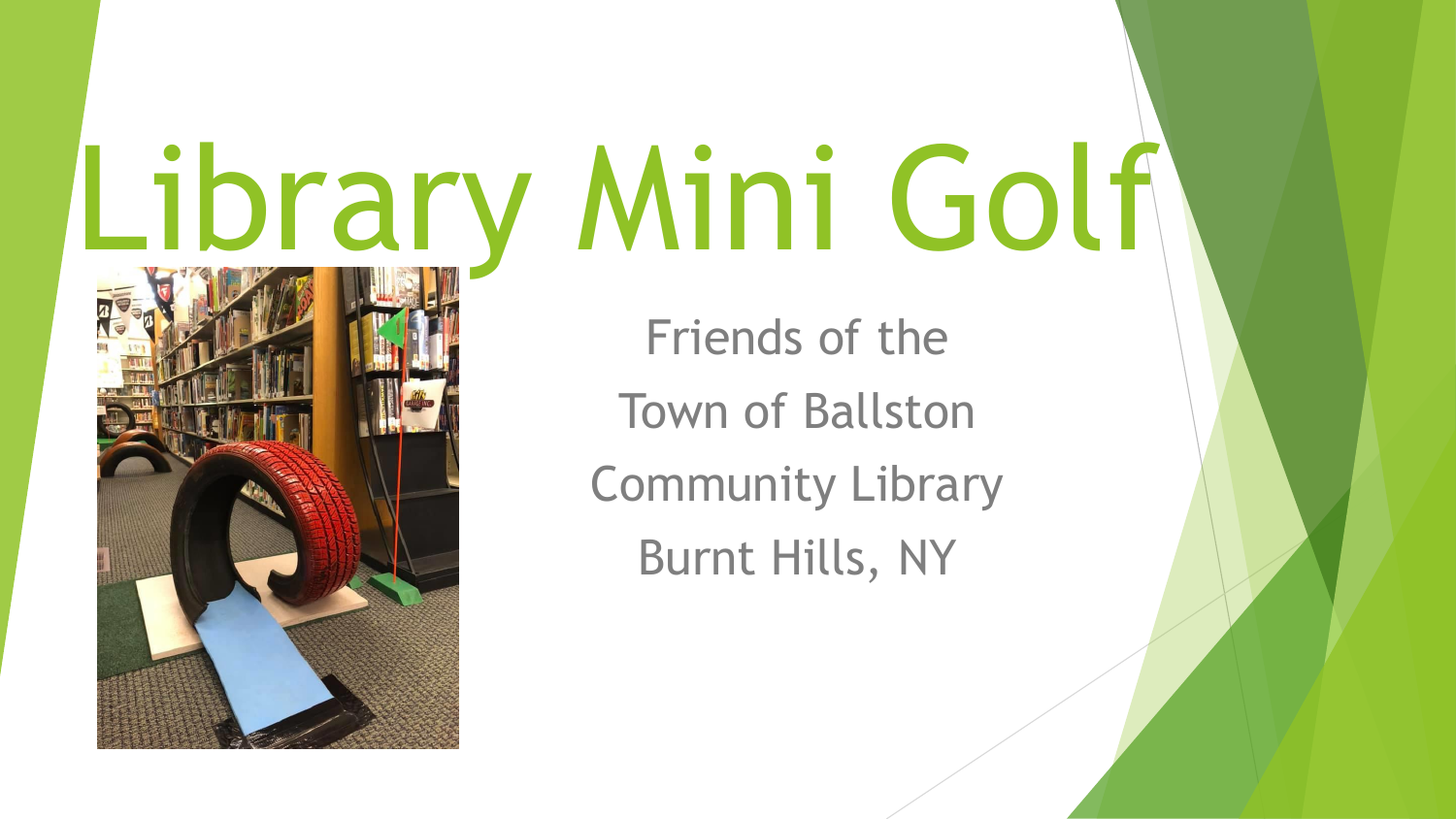#### LIBRARY MINI GOLF CAN BE HARD TO EXPLAIN, LET US SHOW YOU INSTEAD

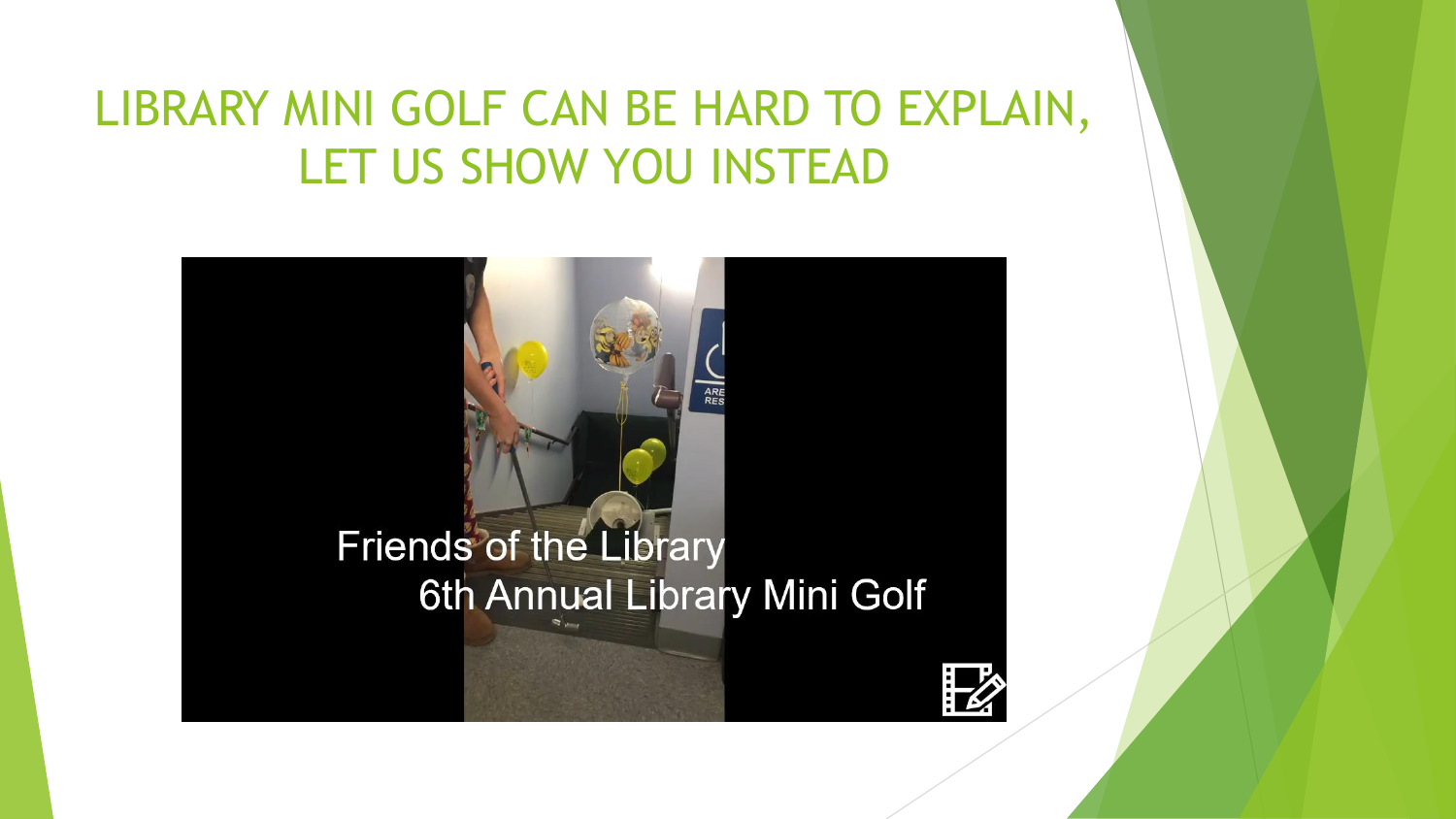

## 2019 MINI GOLF

- Our course has 9 holes. We hope to have 18 sponsors each year.
- We are open to golfers of all ages & abilities. Everyone is given the option to play 9 holes for \$3 or play 18 holes for \$5.
- 2019 attended by 350 people (paying players & spectators).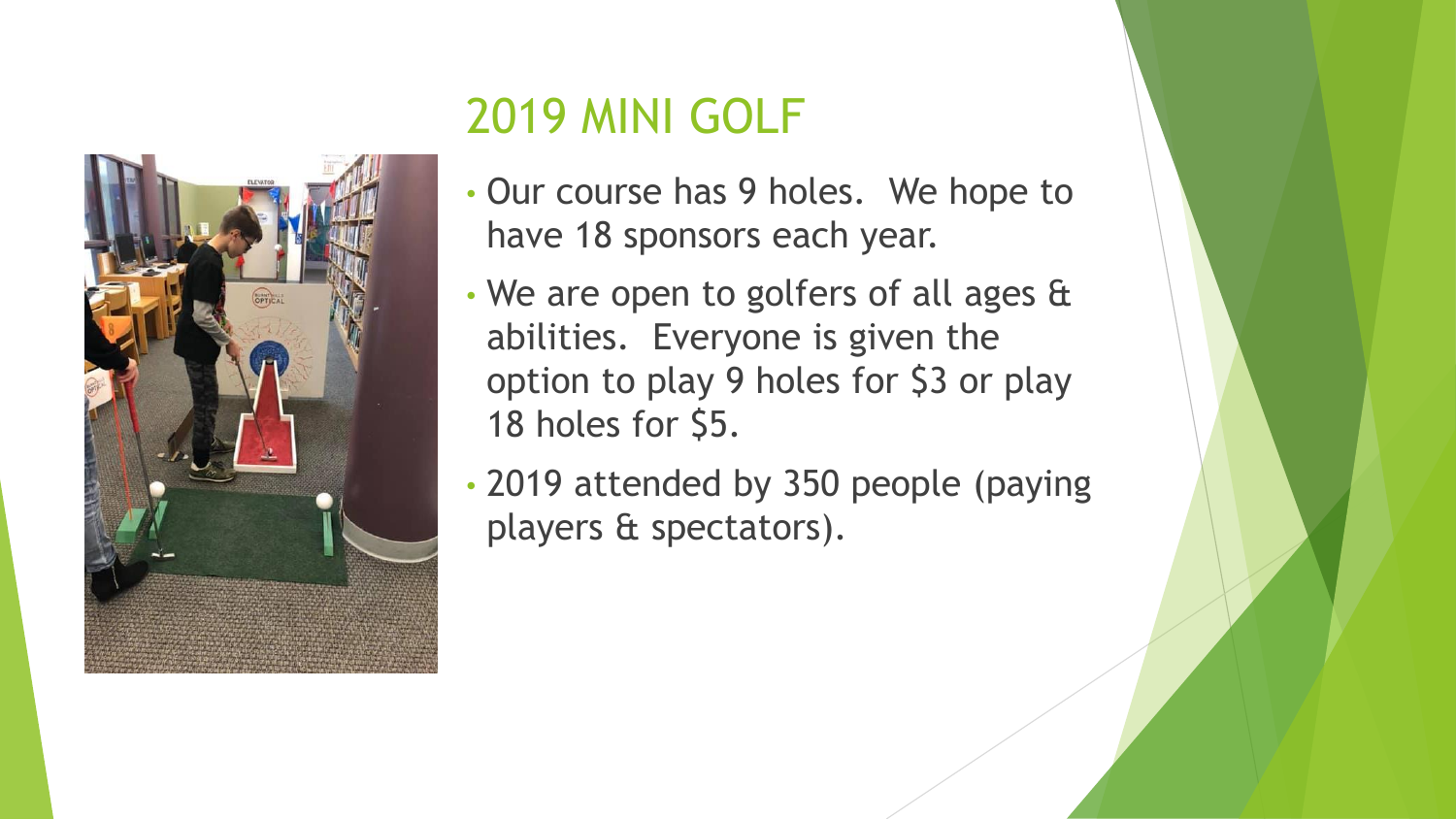#### HOW WE GOT STARTED

- Started in 2012
- Originally rented the 18 hole course from Library Mini Golf Company for \$2,900.
- We ran the event through the entire library (both floors) for two days.

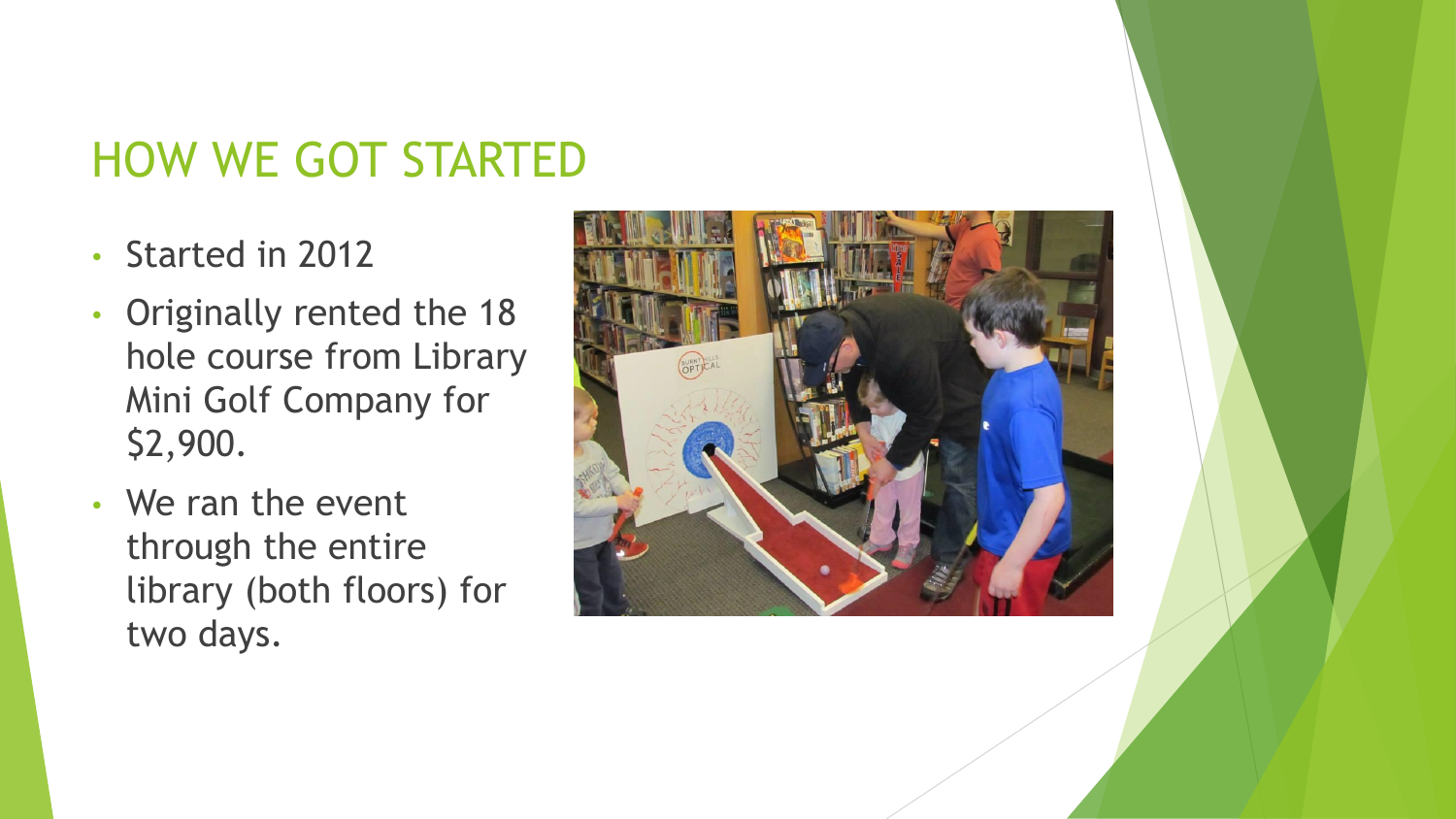## BUILDING OUR OWN COURSE

- In 2015 a patron volunteered to build a course for us!
- We started in 2016 with 9 holes .
- All the labor was donated but the Friends paid for the materials (\$910).
- Owning the course created new challenges and added to the time and labor involved.

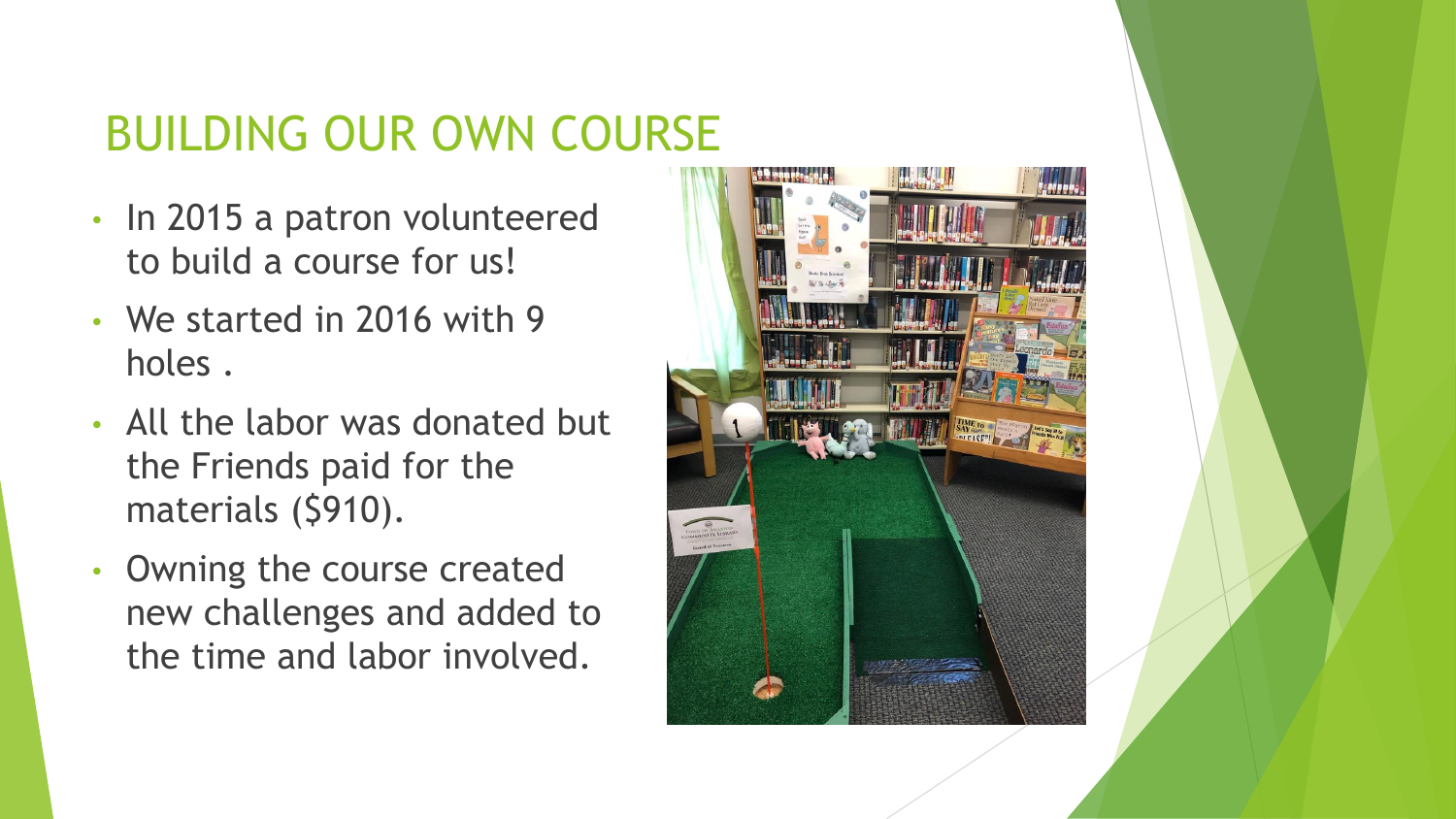# PREPARING FOR GOLF

- 3 months before event: Form a committee
- 2 months before event: Solicit local businesses to be sponsors
- 1 month before event: Design a scorecard with sponsor logos, create flyers, press releases and social media campaign
- 1 day before event: MANY Friends come and bring the equipment in from storage. Then we begin assembly and laying out the course.

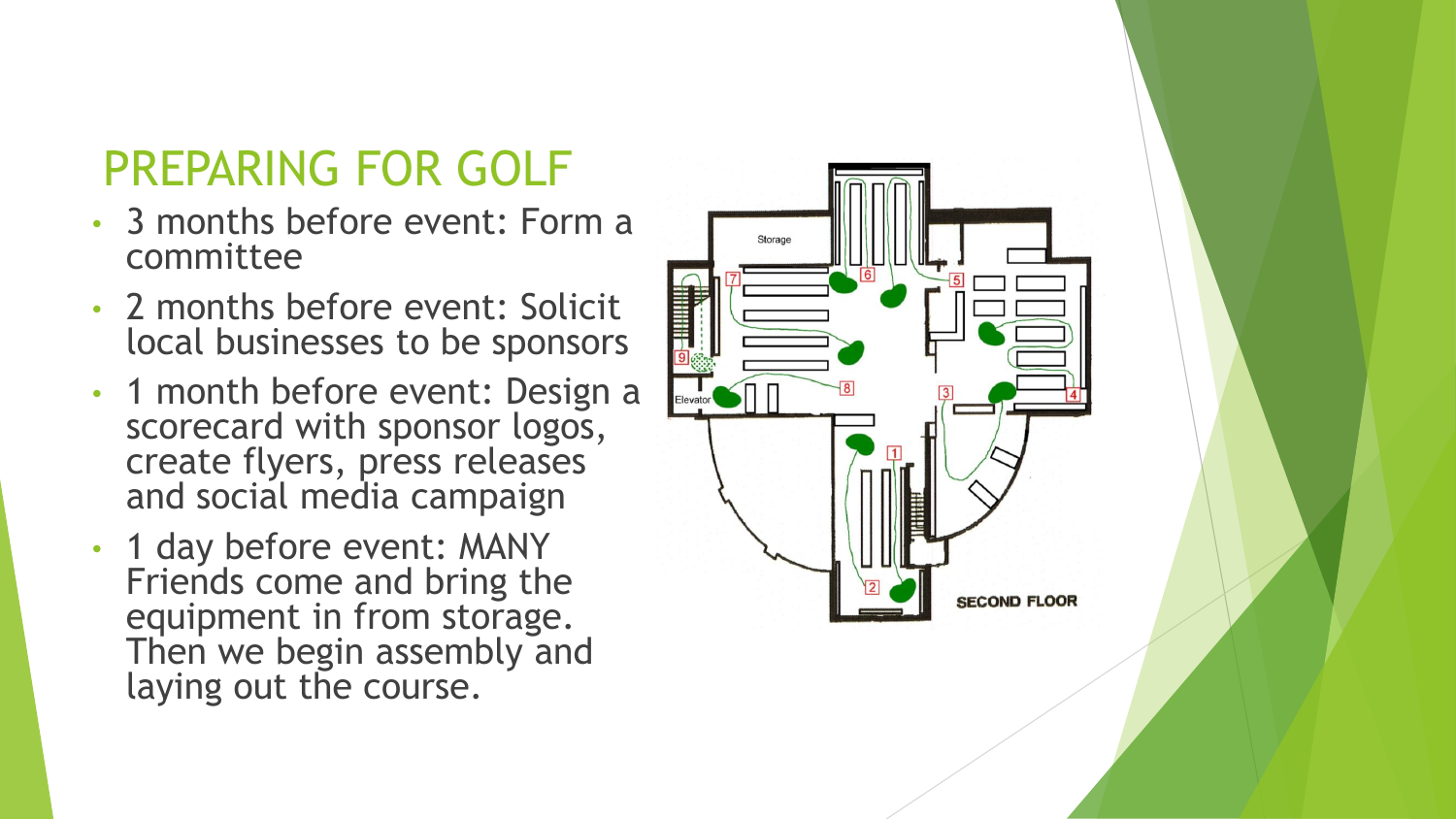## TIME TO TEE OFF

- We run our event on the same weekend in February each year. We offer open golf during regular library hours on Friday and Saturday.
- We need a minimum of five volunteers on during the event.
- Volunteers collect admission and hand out scorecards, provide clubs, sell concessions and monitor play on the course.

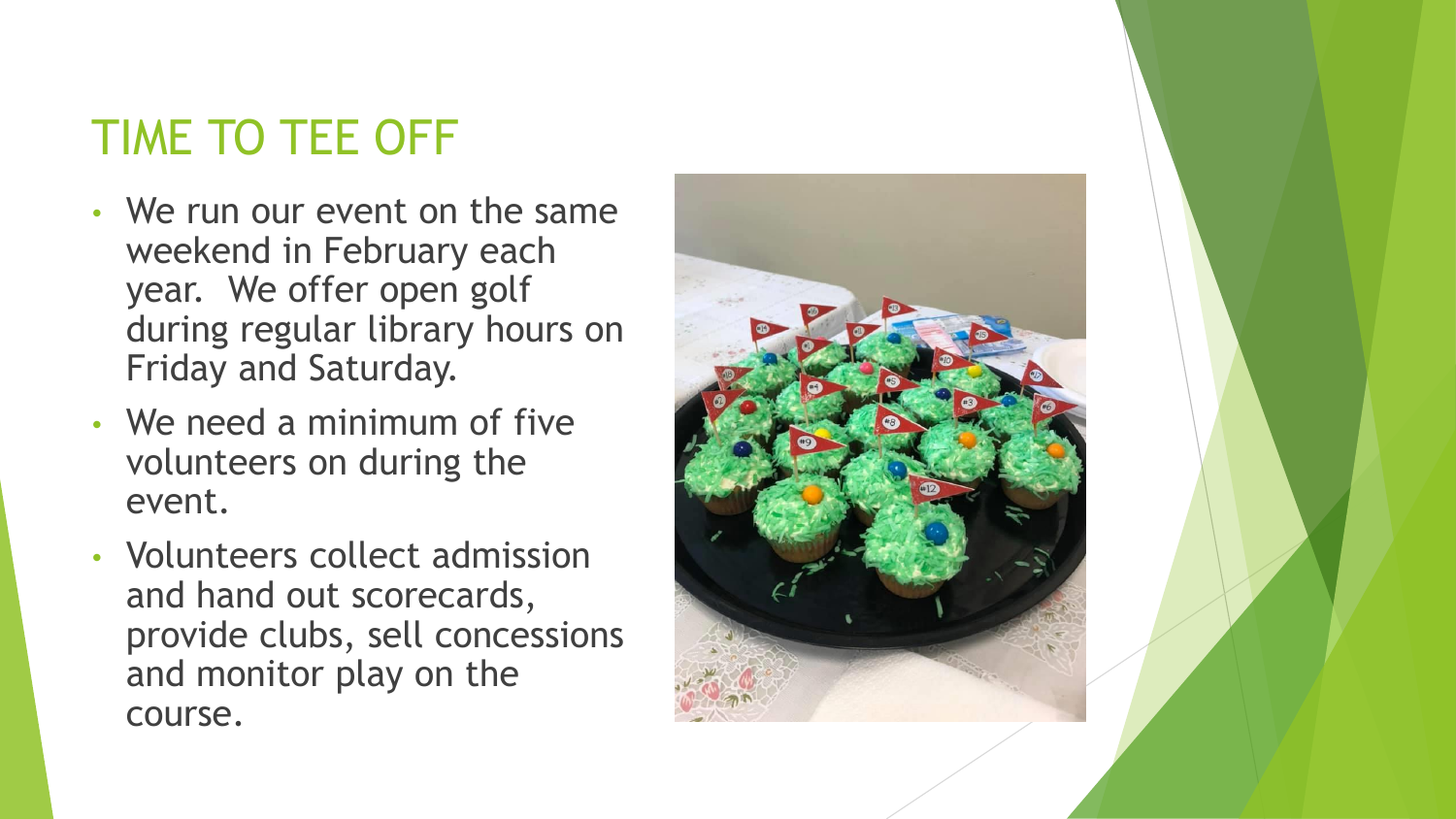#### WHAT ABOUT THE MONEY?



Library Mini Golf Profits